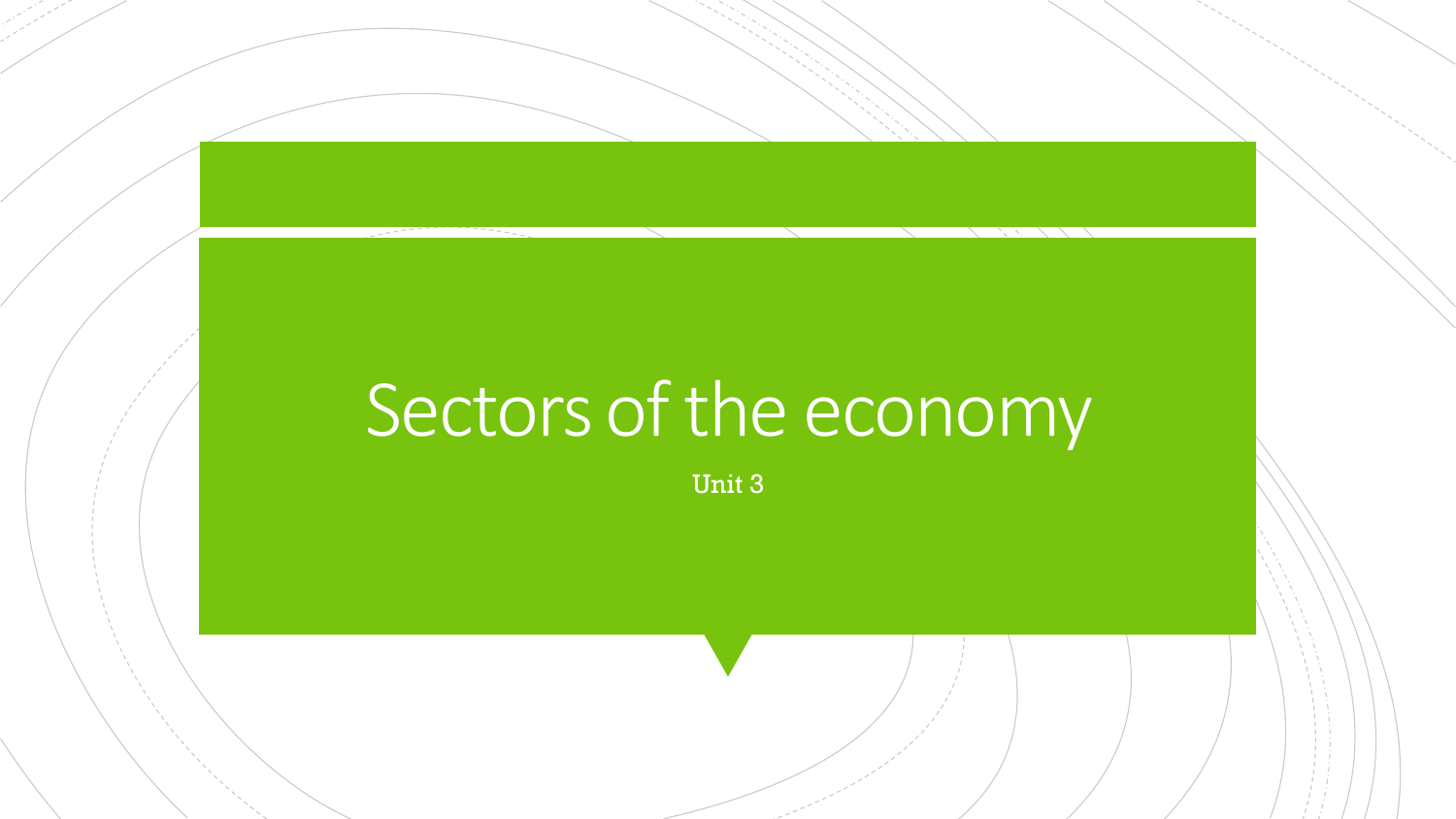1. primary sector 2. secondary sector 3. tertiary sector

3 sectors:<br>3 sectors:<br>3 sectors:

**3 economic sectors**

The process that converts raw materials into finished products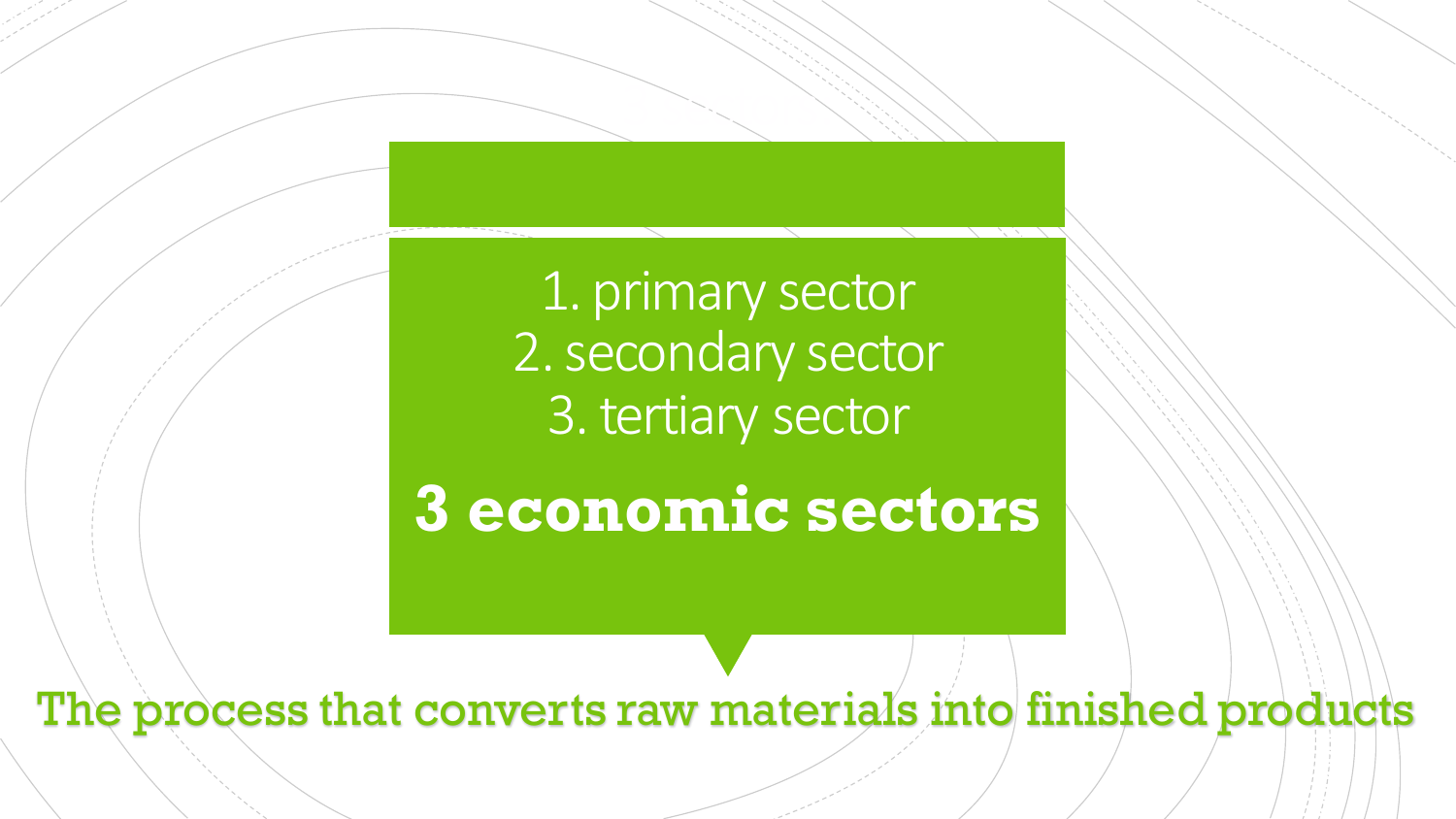#### Primary sector

- $\blacksquare$  = all the industries that take raw materials from earth
- **E** =where the journey of production starts





shutterstock.com + 1126472192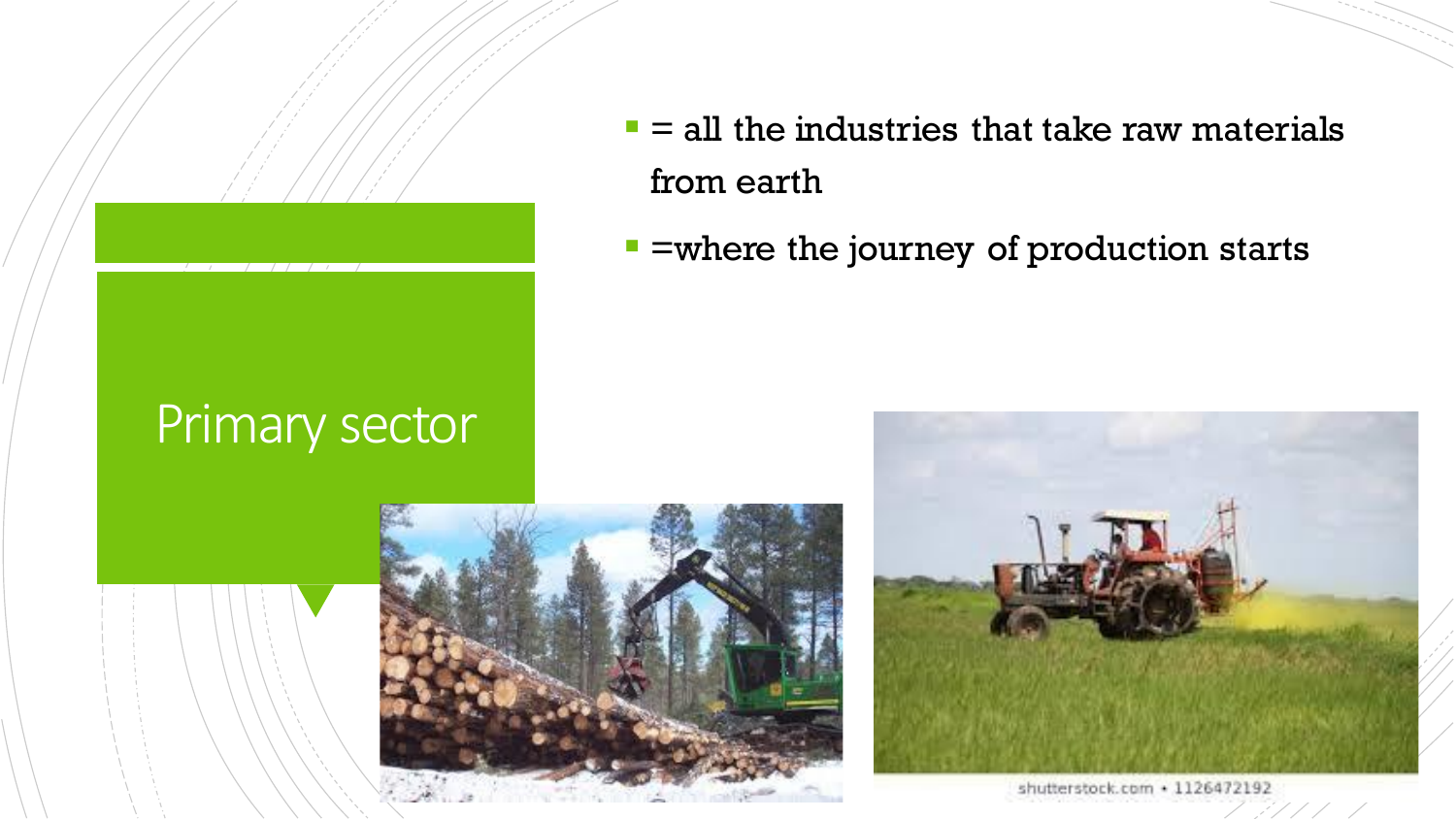#### Secondary sector

**EXTERE IS EXETEE IS EXETEE IN EXETEE FIRST: F** use raw materials to make **semi-finished** and **finished** products

components parts

Motor vehicles



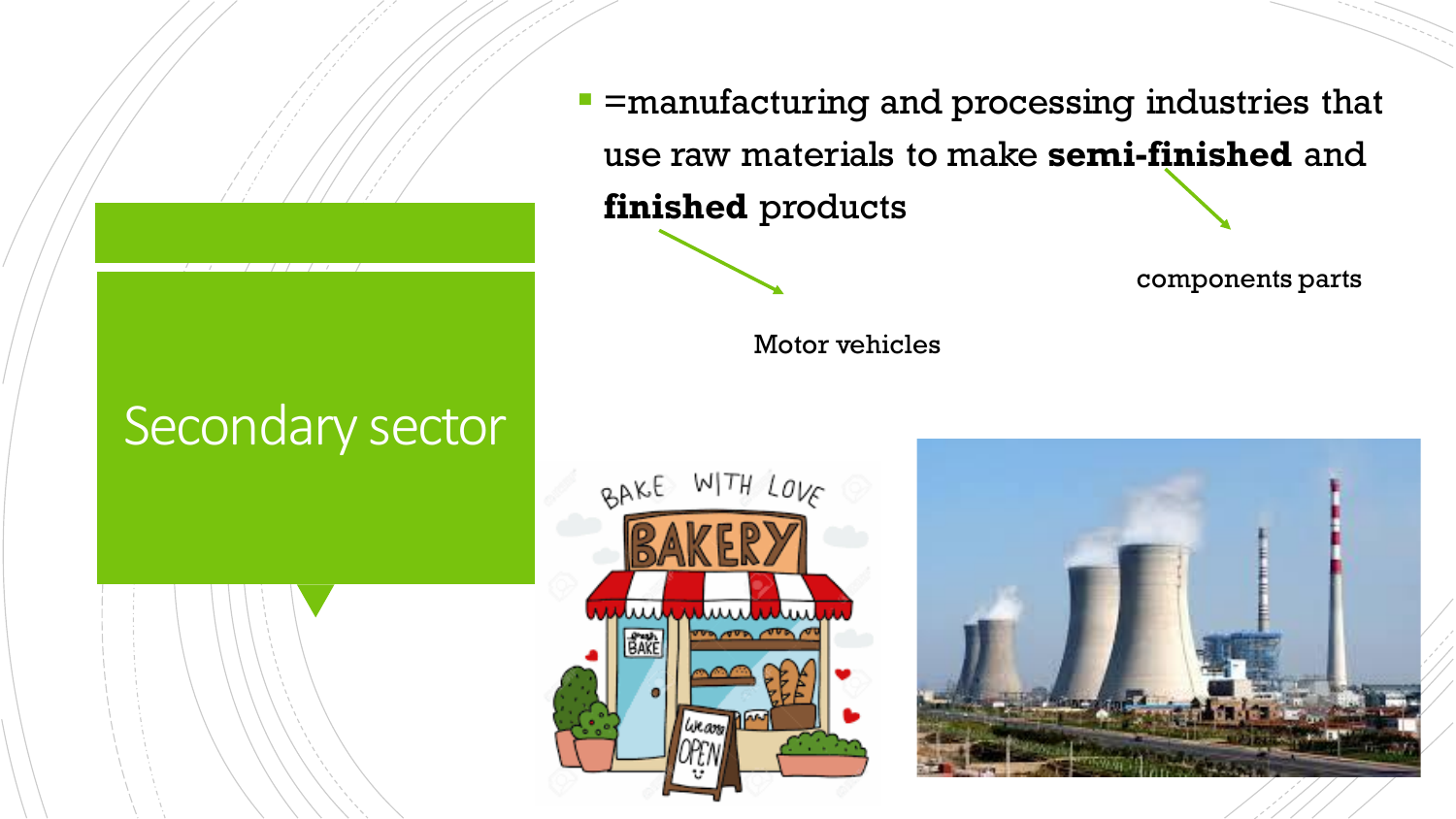#### Tertiary sector

- **Transfer and sells the final product to the** consumers;
- **Through retailers & wholesalers, offices,** service providers etc.



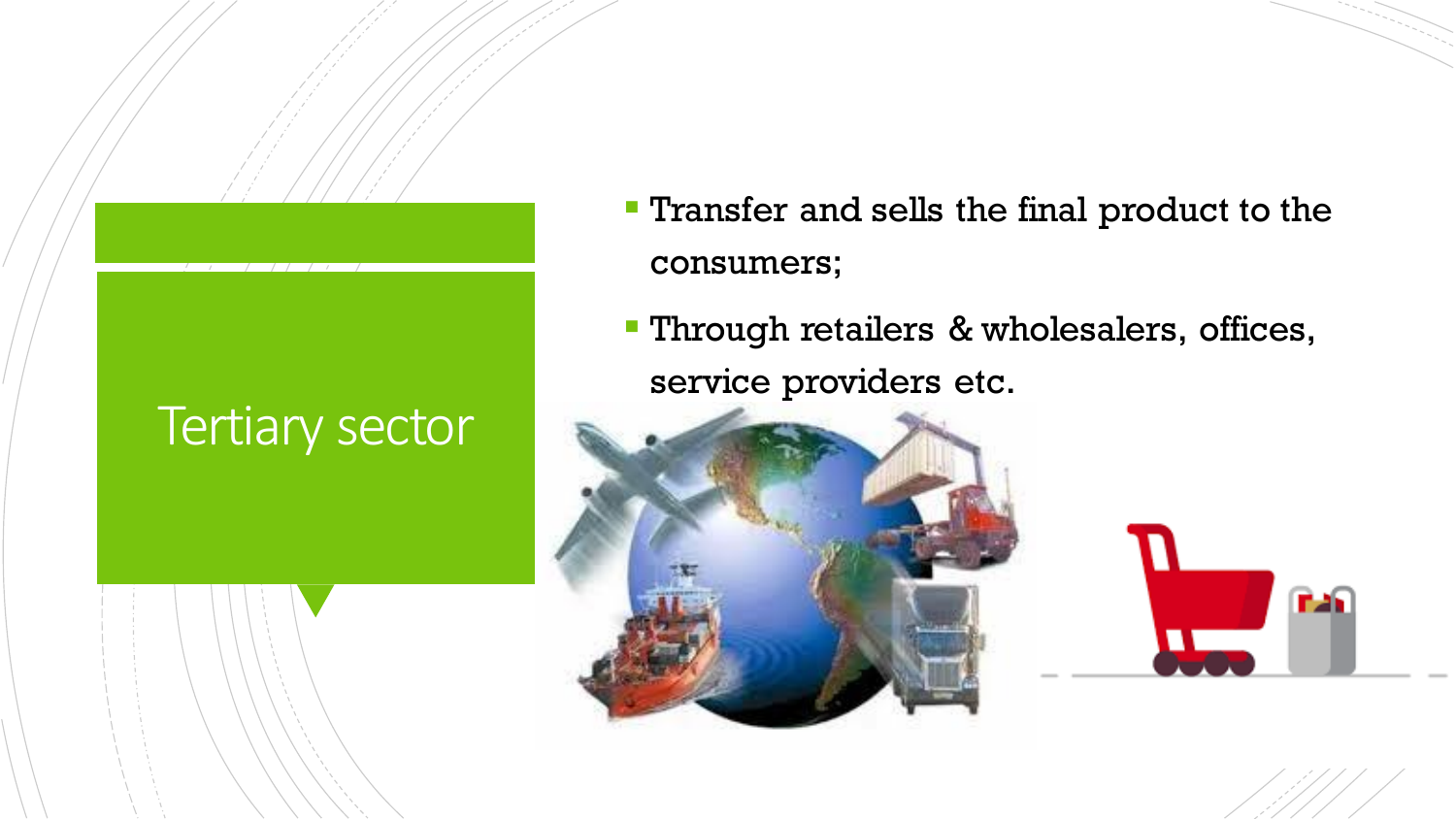#### Mining (coal, iron) Agriculture Mineral (crops/livestock) extraction (oil) Primary Sector

www.economicshelp.org

Fishing

#### p.89 for examples



Forestry

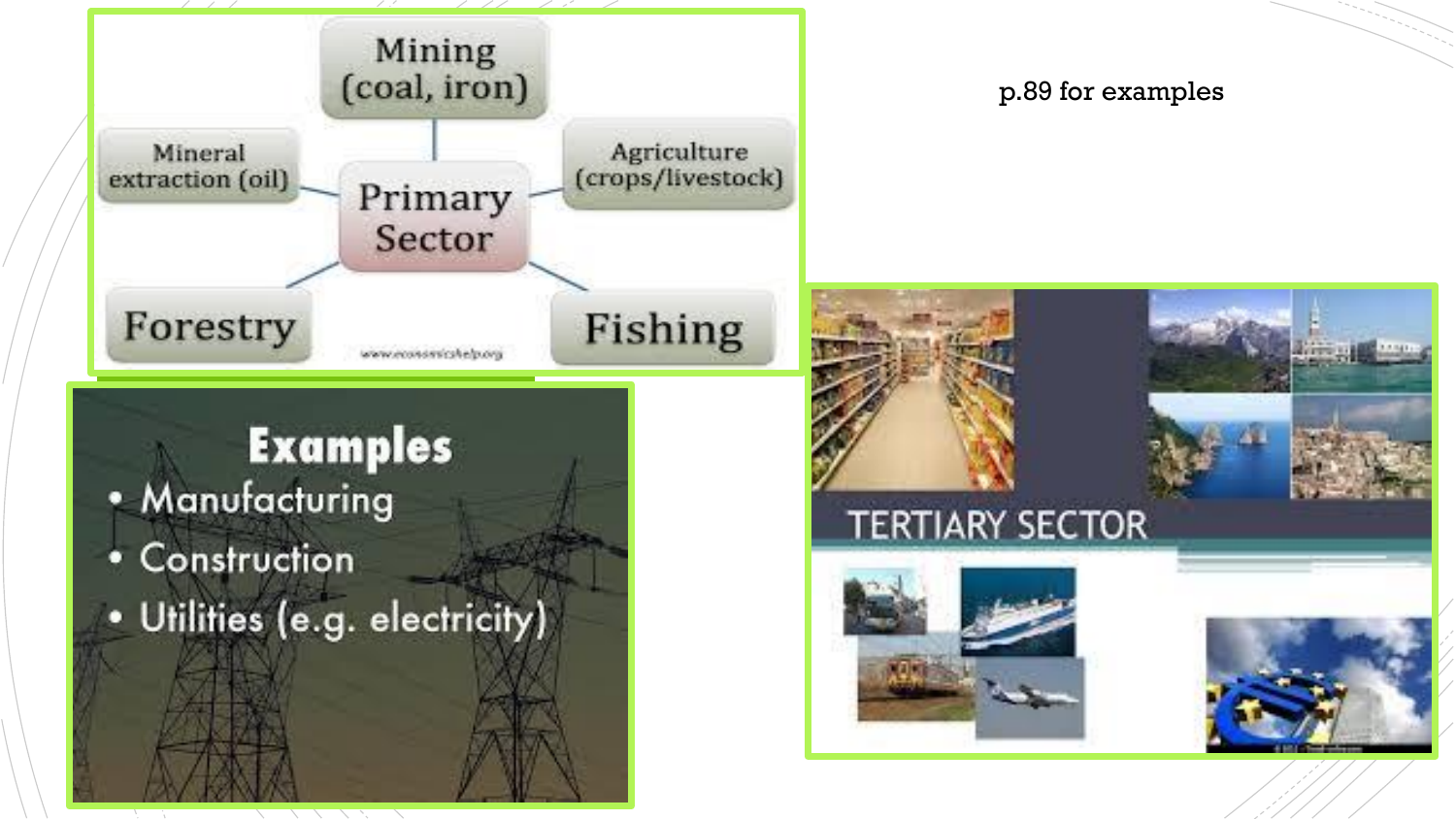### Class activity 1 p.90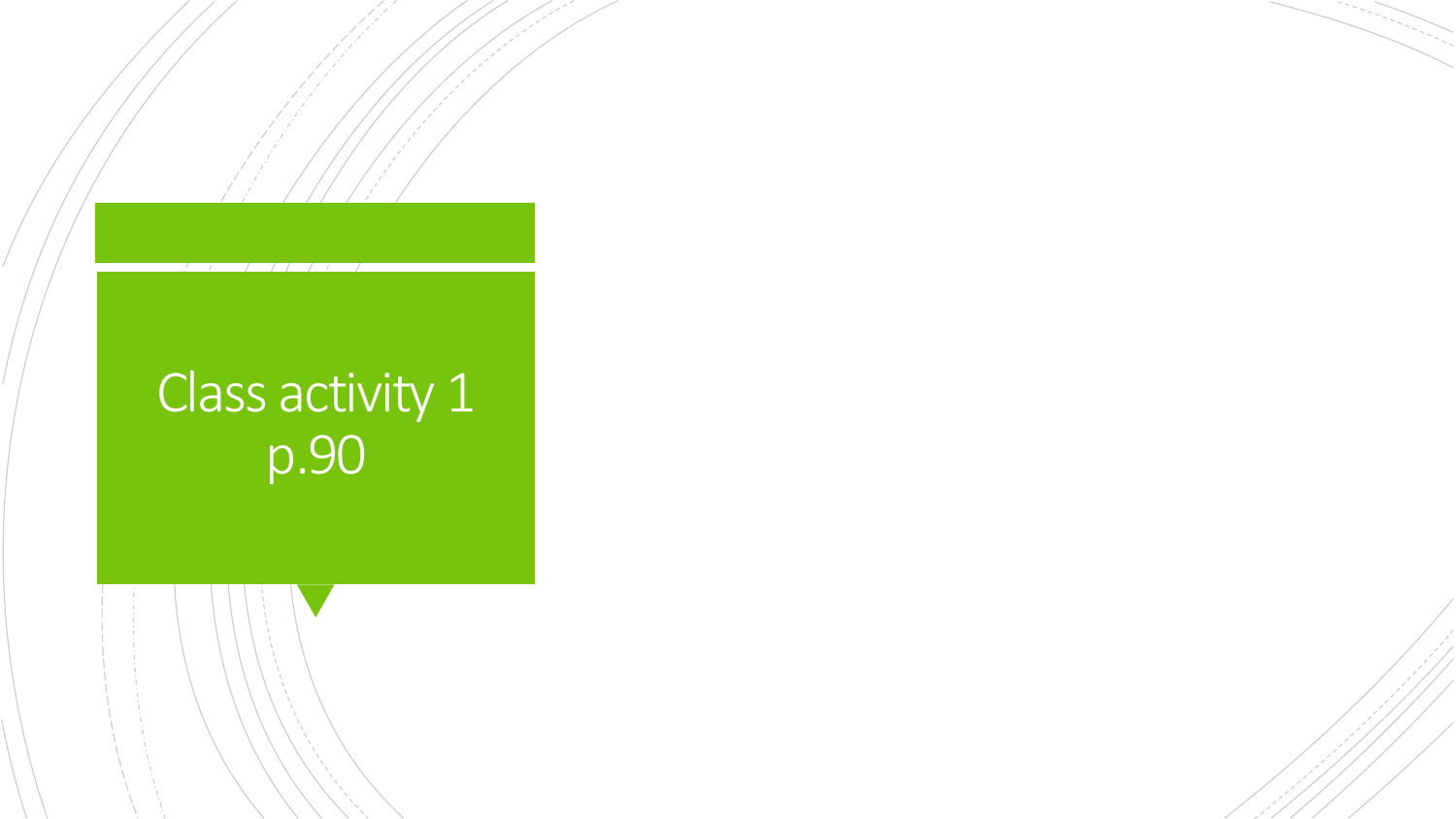**Farmers produce the finest grain**



### The process





#### **Bread is then sold to the consumer**

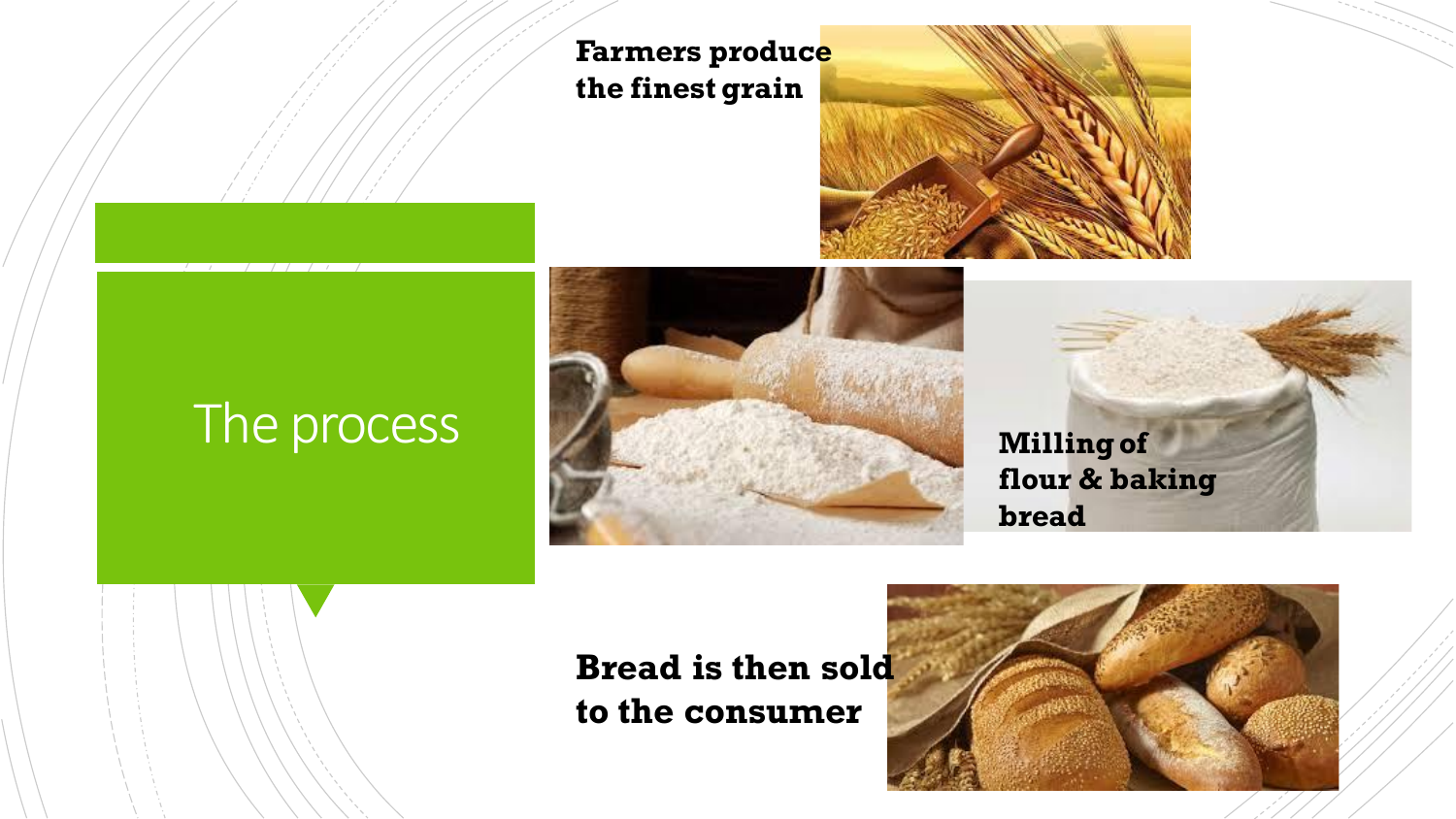#### Interrelationship of the sectors

- **Primary sector supplies to the secondary sector with raw material that they extract from nature.**
- **The secondary sector supplies the primary sector with equipment to carry out its business.**
- **Secondary sector also distribute their final products to the tertiary sector.**
- **The tertiary sector supply consumers with the final products.**
- **The tertiary sector also supply both sectors with goods and services they need to carry out their business operations**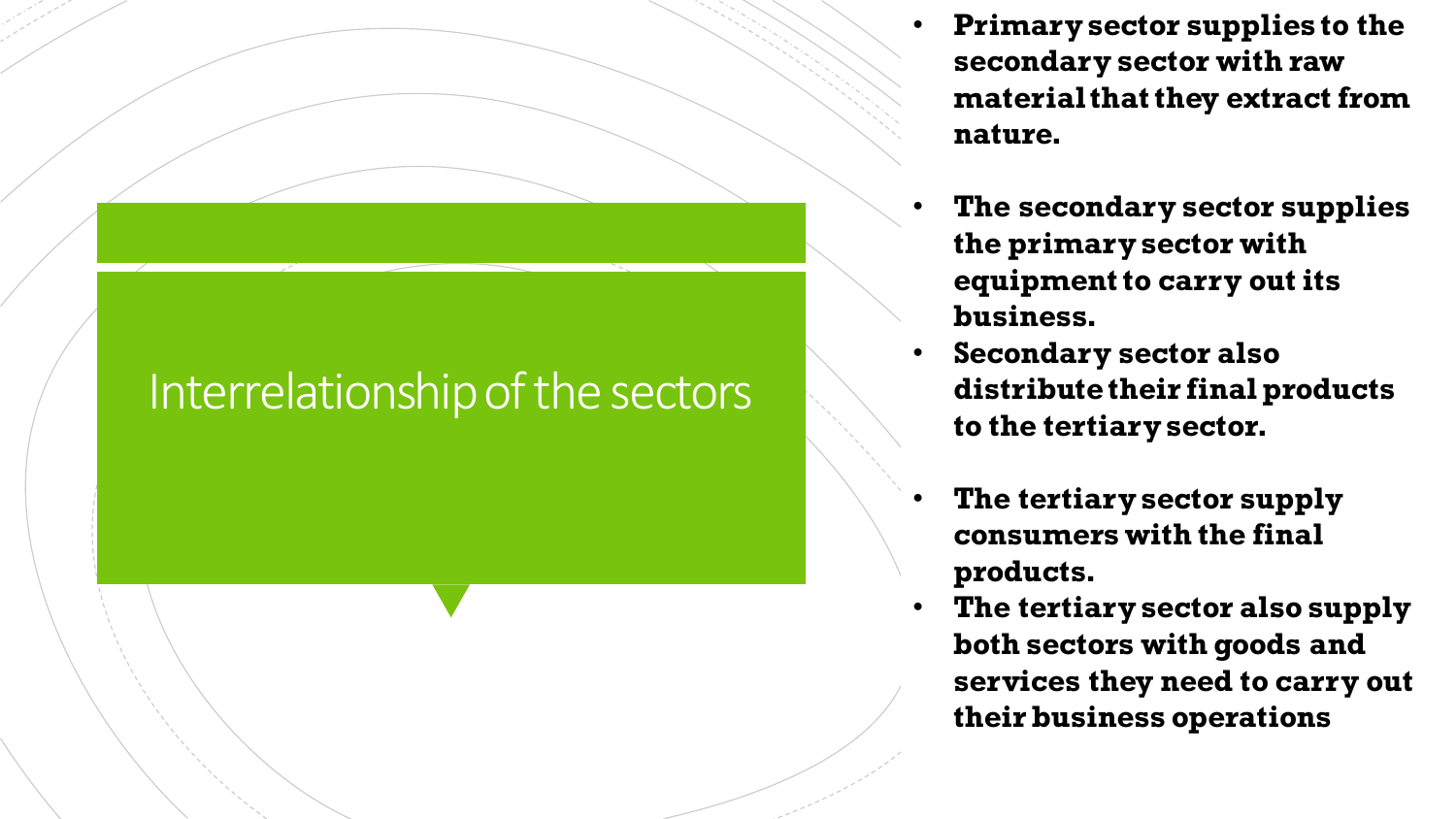## Sustainable use of resources in the sectors

- *<u>Emanaging our consumption of resources</u>* **effectively, so that they last longer.**
- **How can the sectors use the resources responsible**
	- ❑ **revaluating work practices**
		- ❑ **developing new technologies that uses less carbon-producing resources**
		- ❑ **reducing the fossil fuels (oil & coal)**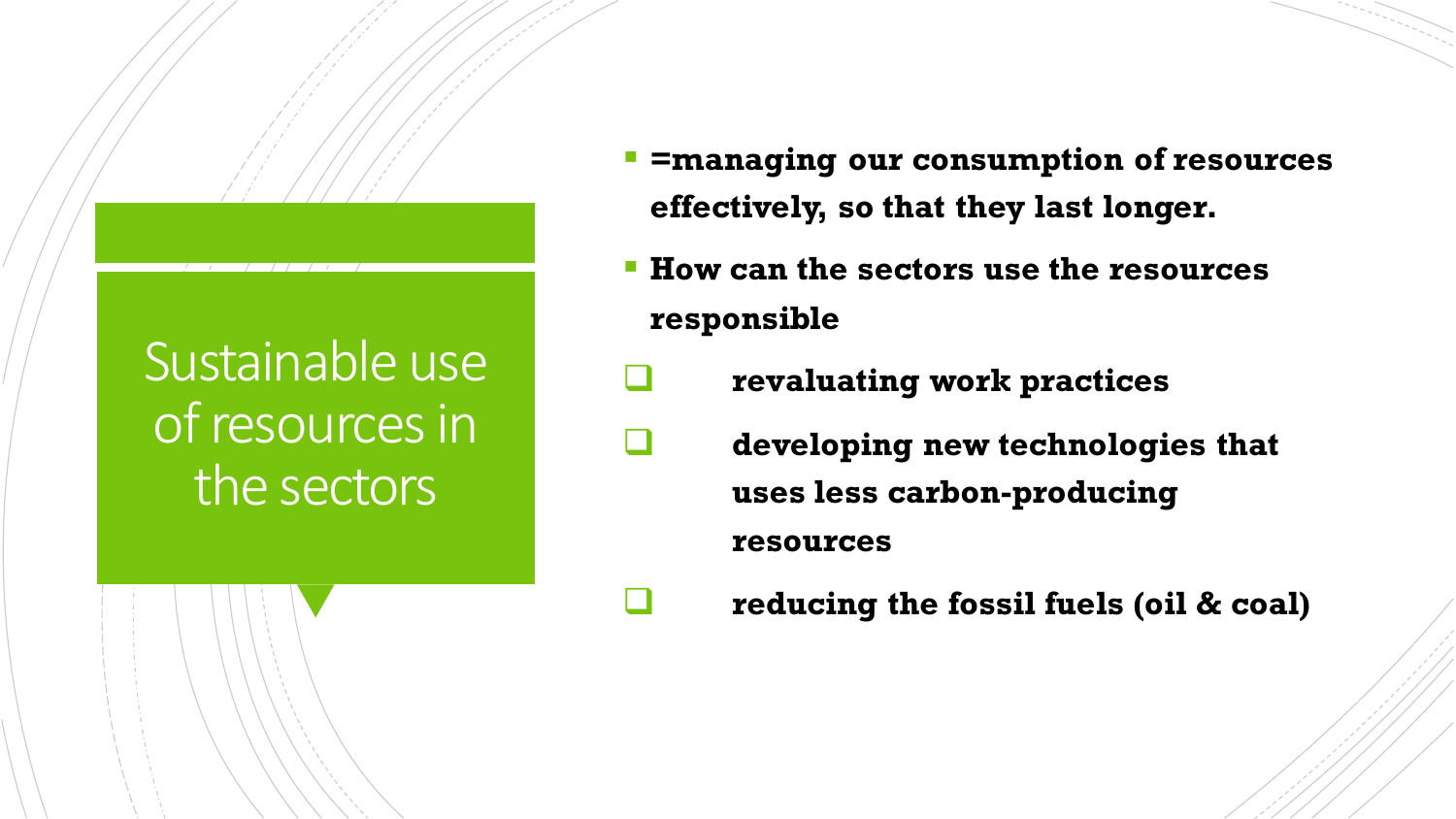



**p.91 explanation Least favoured option**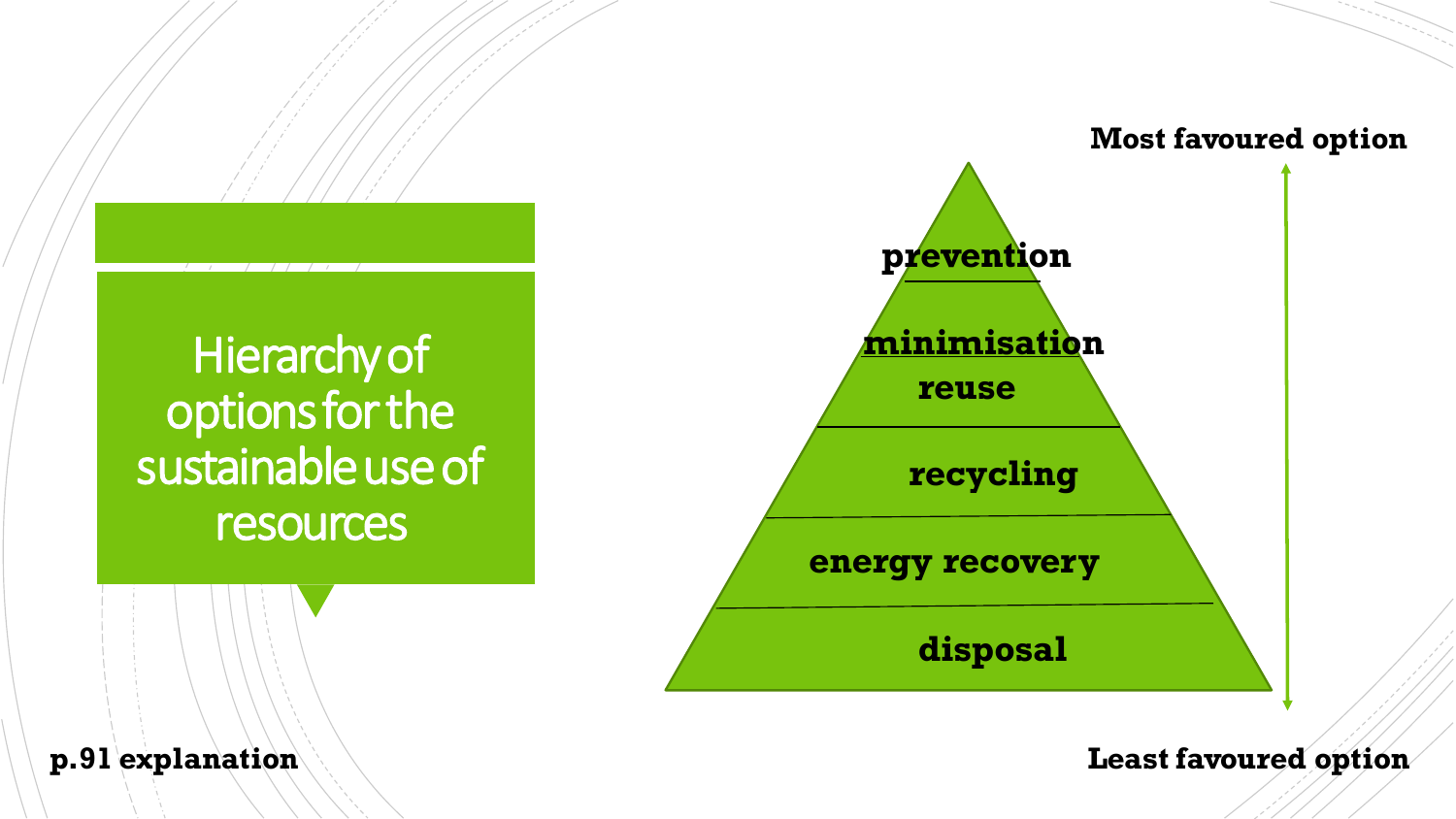Homework & self study p.92 The role of the 3 sectors in the *economy*!